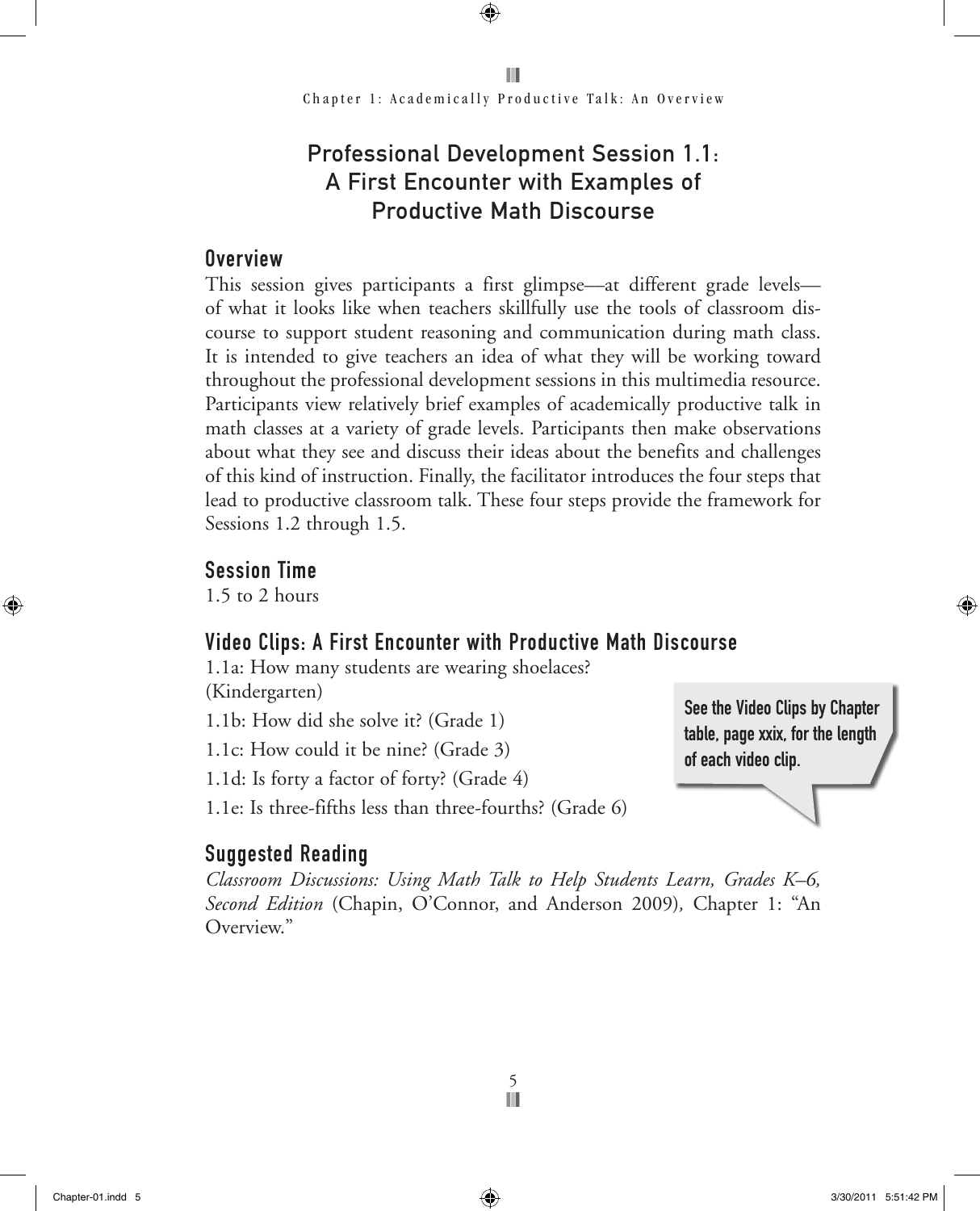Section I: Getting Started: Mathematics Learning with Classroom Discussions

# Additional Materials

- • Reproducible 1.1a, 1 copy per participant
- • Reproducible 1.1b, 1 copy per participant
- Reproducible 1.1c, 1 copy per participant
- Paper and markers or a means of displaying written work for all participants to see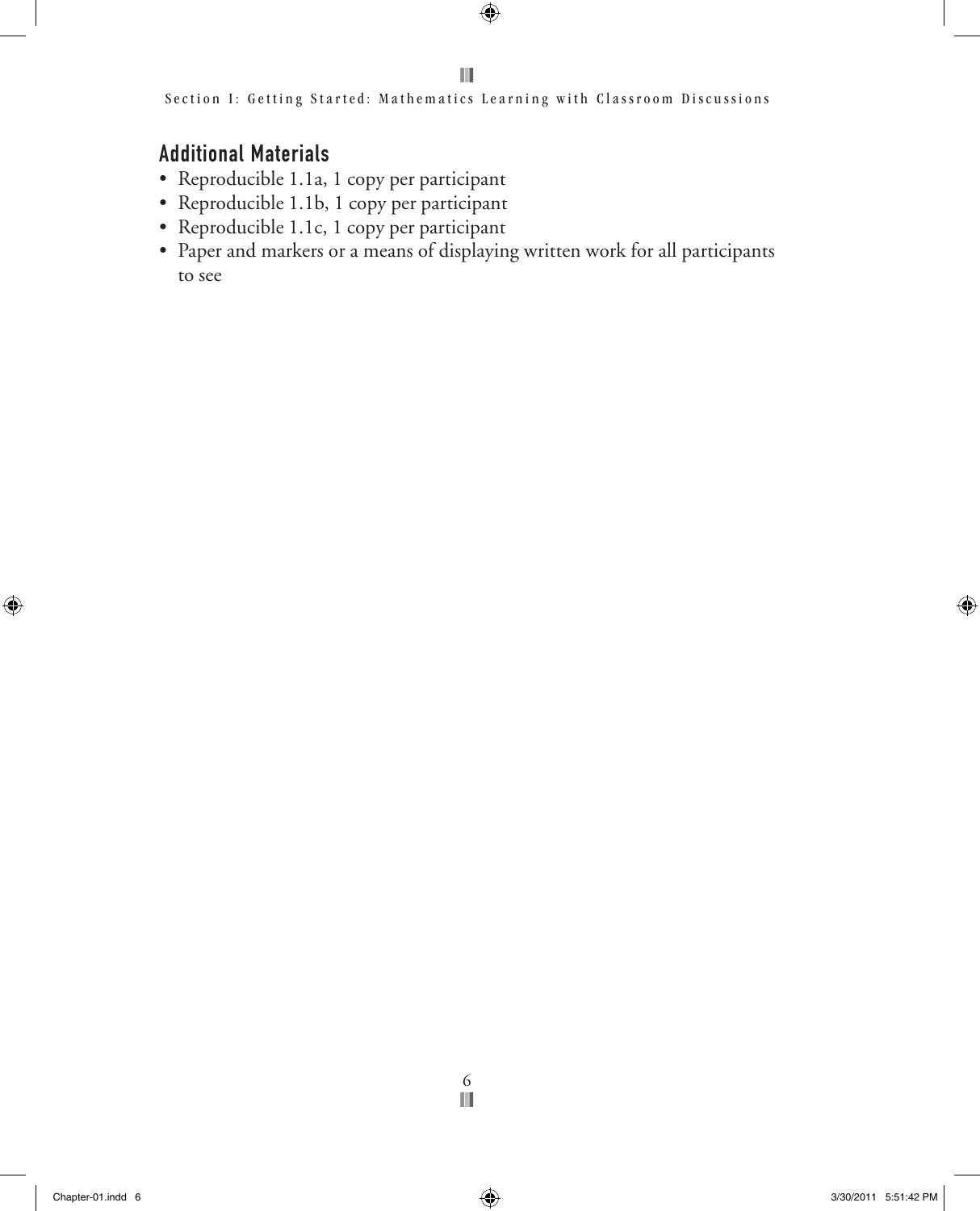# **Directions**

Part 1: Discussing the benefits of classroom talk

- 1. Provide an overview for the session. Explain that in today's session participants will focus on getting a general overview of the benefits and challenges of classroom talk, and on getting an initial sense of what academically productive talk looks like and sounds like. Participants will view up to five short video clips, approximately two to three minutes each, of classrooms where teachers are using the tools that participants will encounter.
- 2. Provide a copy of Reproducible 1.1a to each participant. This reproducible is a photocopiable version of the "Why Use Talk in Mathematics Classrooms?" material at the beginning of this guide, along with discussion questions.
- 3. Ask each participant to pair up with one or two other people and spend two minutes discussing each of the five reasons for using talk, thinking of examples from their own teaching that align with the content on the reproducible.
- 4. Have each pair or trio report out their results and write these where everyone can see them (for example, on chart paper). Displaying the results allows participants to process the claims on the reproducible and to reflect on their own students as learners. You want to help them become aware of the obstacles to learning in their classrooms and how productive student talk might address some of these.

# Session 1.1 Discussion Questions

- • Think about your own students and their learning strengths and difficulties. Which of the five reasons for using classroom talk and discussion seem most relevant to your current teaching?
- Is there an example from your experience that might support one of the five claims?

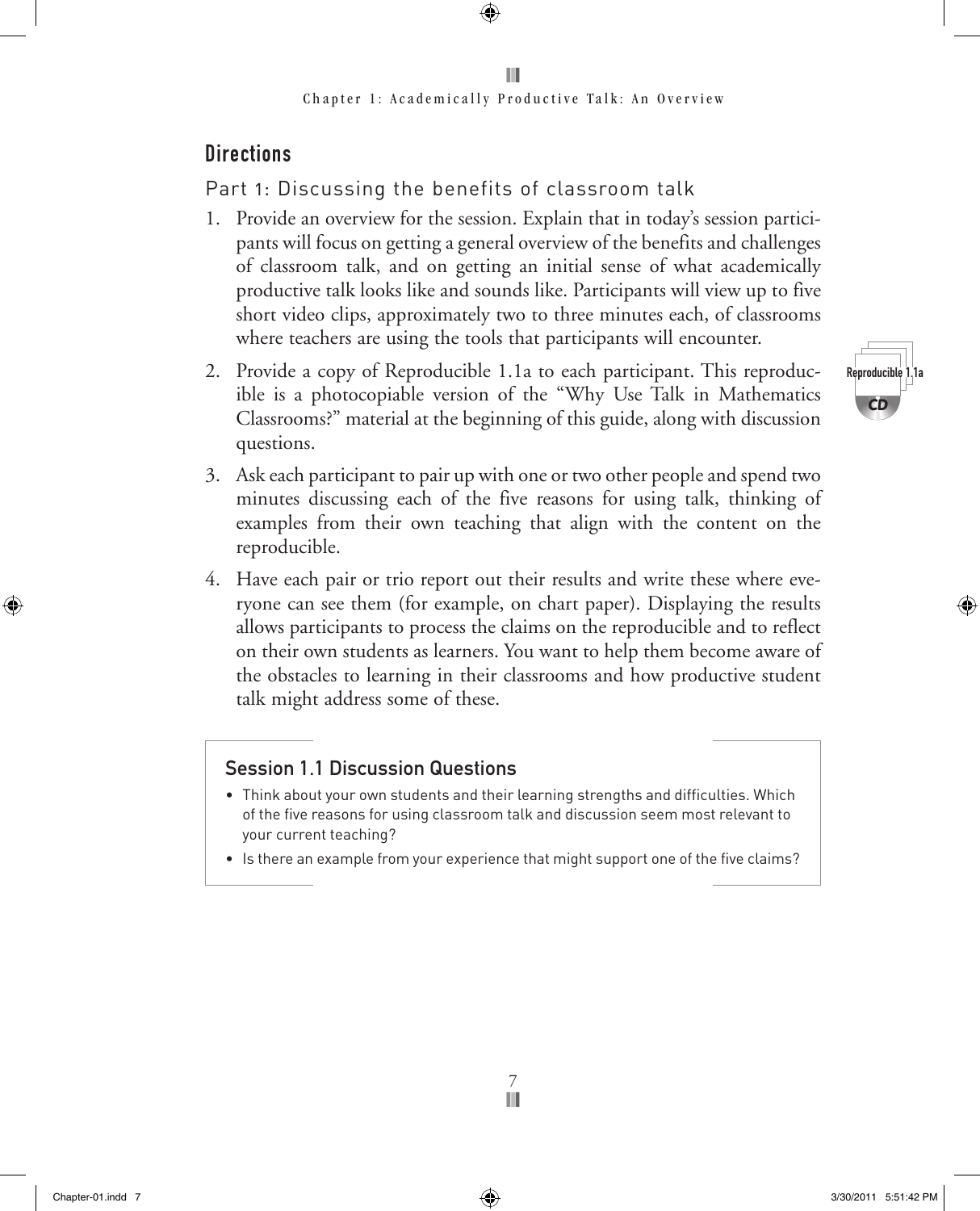#### III

#### Part 2: Viewing the DVD



### Session 1.1 Video Clips Overview A First Encounter with Productive Math Discourse

- 1.1a: How many students are wearing shoelaces? (Kindergarten) *In this clip, Mrs. Luizzi's students have made a chart showing how many students are wearing shoelaces and how many are not. The Yes column has nine students in it and the No column has five. Students discuss which is more, nine or five.*
- 1.1b: How did she solve it? (Grade 1) *In this clip, the teacher, Ms. Moylan, has students solve addition of three numbers and explain it to their partner. The partner then repeats back what the first student said. Here the problem is*   $3 + 4 + 2$ .
- 1.1c: How could it be nine? (Grade 3) *In this clip, Mrs. Schineller's class is using mathematical expressions like* almost all *and* more than half *in the context of discussing a bar graph. The graph shows that twenty-nine students do their homework before dinner and nine do homework after dinner.*
- 1.1d: Is forty a factor of forty? (Grade 4) *In this clip, the teacher, Mrs. Burgess, is presenting mystery number puzzles with clues involving factors and multiples. For the problem shown on the video, students are divided as to whether forty is a factor of forty.*
- 1.1e: Is three-fifths less than three-fourths? (Grade 6) *In this clip, Mrs. Rowan's students talk about how they know that three-fifths is less than three fourths.*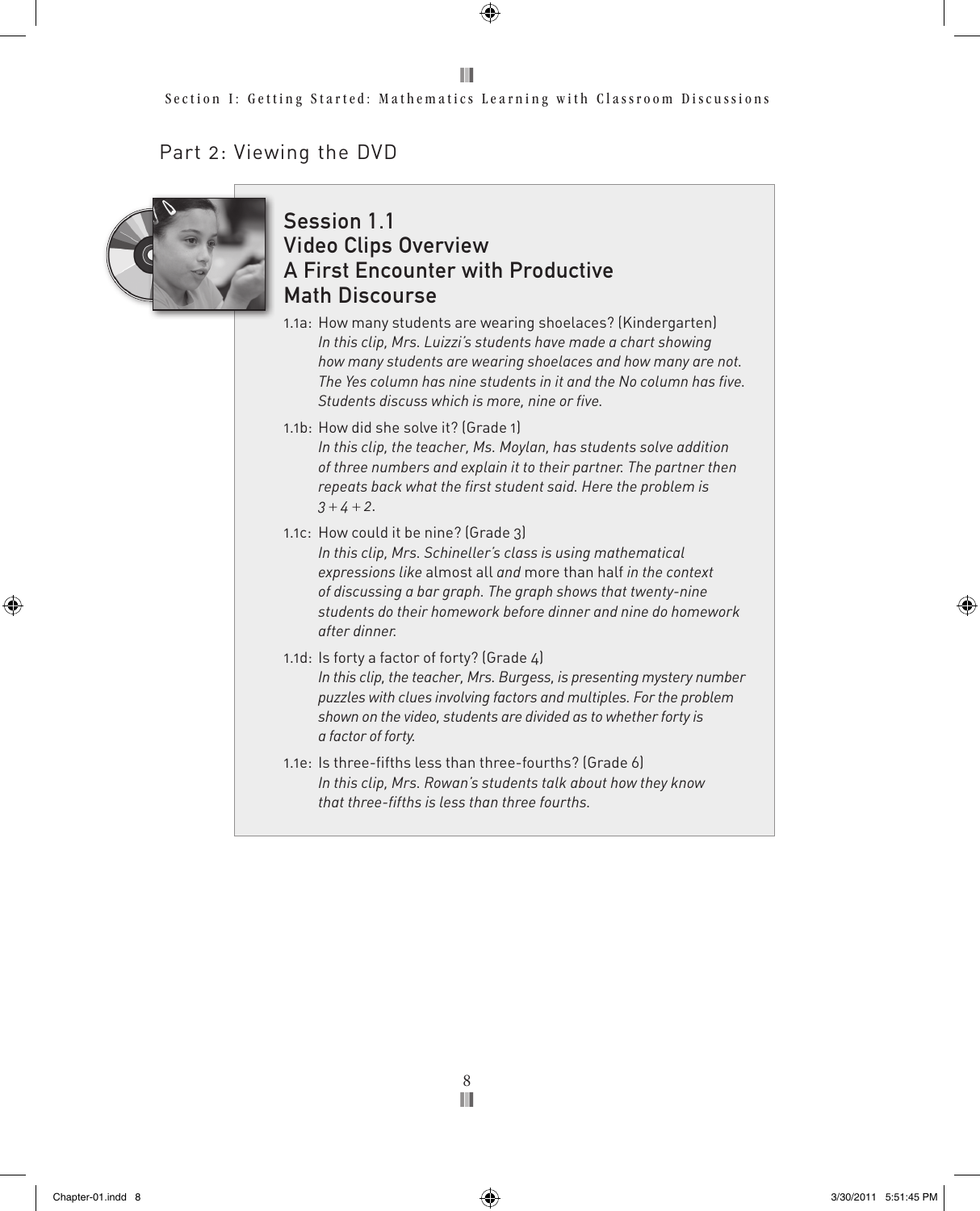5. Let participants know that they will now be viewing video clips. Go over the guidelines for watching videos of teaching.

### Guidelines for Watching Videos of Teaching

Before viewing any of the video clips, it is important to discuss with participants some of the norms for watching teaching videos. The educators who agreed to be recorded have complex and challenging classrooms, just like many of the participants.

Sometimes video-viewing sessions can be dominated by critical remarks that are ultimately not helpful, such as "Why didn't she do [something else] instead?" Discuss with participants a few simple principles for watching videos of teaching that will ensure that your professional development session is as productive as possible. Feel free to add your own guidelines to the following list, or to ask participants in your group to add their own. This is particularly important if your participants will be following up the professional development sessions with videos of their own classrooms.

#### Four Rules for Successful Video Viewing

- 1. Assume that there are many things you don't know about the students, the classroom, and the shared history of the teacher and students on the video.
- 2. Assume good intent and expertise on the part of the teacher. If you cannot understand his or her actions, try to hypothesize what might have motivated him or her.
- 3. Keep focused on your observations about what students are getting out of the talk and interaction.
- 4. Keep focused on how the classroom discourse is serving the mathematical goals of the lesson.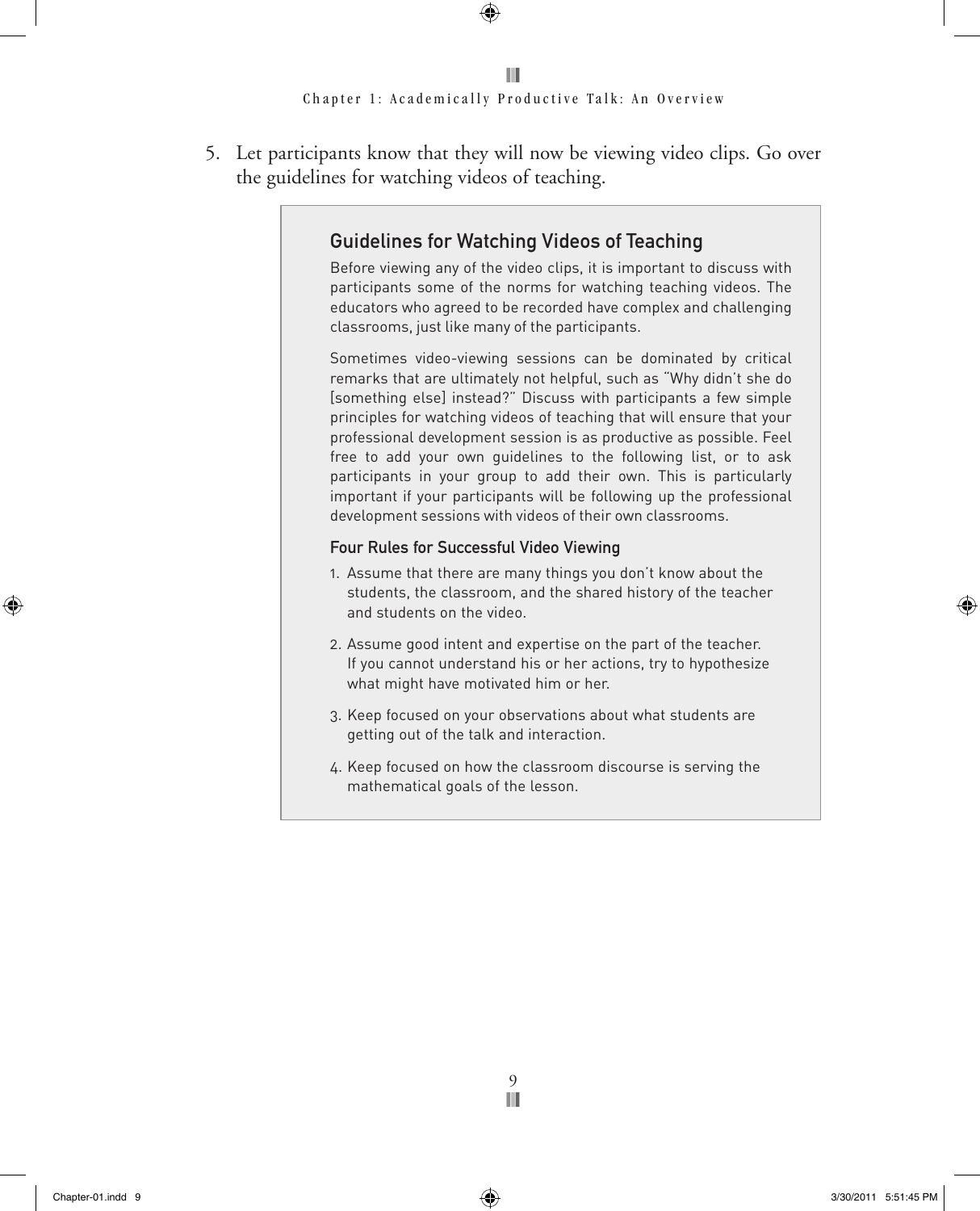Section I: Getting Started: Mathematics Learning with Classroom Discussions

- 6. Depending on the interests and grade levels of your participants, you may decide to focus on a subset of the five video clips, or you may decide to watch all five. For each video you decide to show, provide a brief overview including the demographics of the school (refer to the demographics table on page xxxvi).
- 7. Let participants know they will be viewing the video clip(s) twice. First they will watch the clip, then they will be given specific questions to guide their second viewing.
- 8. Play the first selected clip. Allow participants to watch it in its entirety.
- 9. Provide a copy of Reproducible 1.1b to each participant. This reproducible contains more discussion questions for this session. Ask participants to talk with the person next to them about the descriptive question, What did you see happening here? Encourage them to focus on *low-inference* descriptive observations, not critiques or analyses of the teaching. After a few minutes, ask participants to hold a large-group discussion about what they observed. You might then ask the participants, "Did anything surprise you, interest you, or make an impression on you?"

### Video Clips 1.1a–1.1e Discussion Questions (First Viewing)

- What did you see happening here?
- Did anything surprise you, interest you, or make an impression on you?
- 10. Tell participants that they will be watching the selected clip again, this time with specific questions to consider. Read the corresponding discussion questions, clarify if necessary, and ask participants to keep these questions in mind as they watch the clip a second time. (For clips that have more than one question, you may choose to use only one. If you have more time, you can bring up the other questions or expand on the first.)





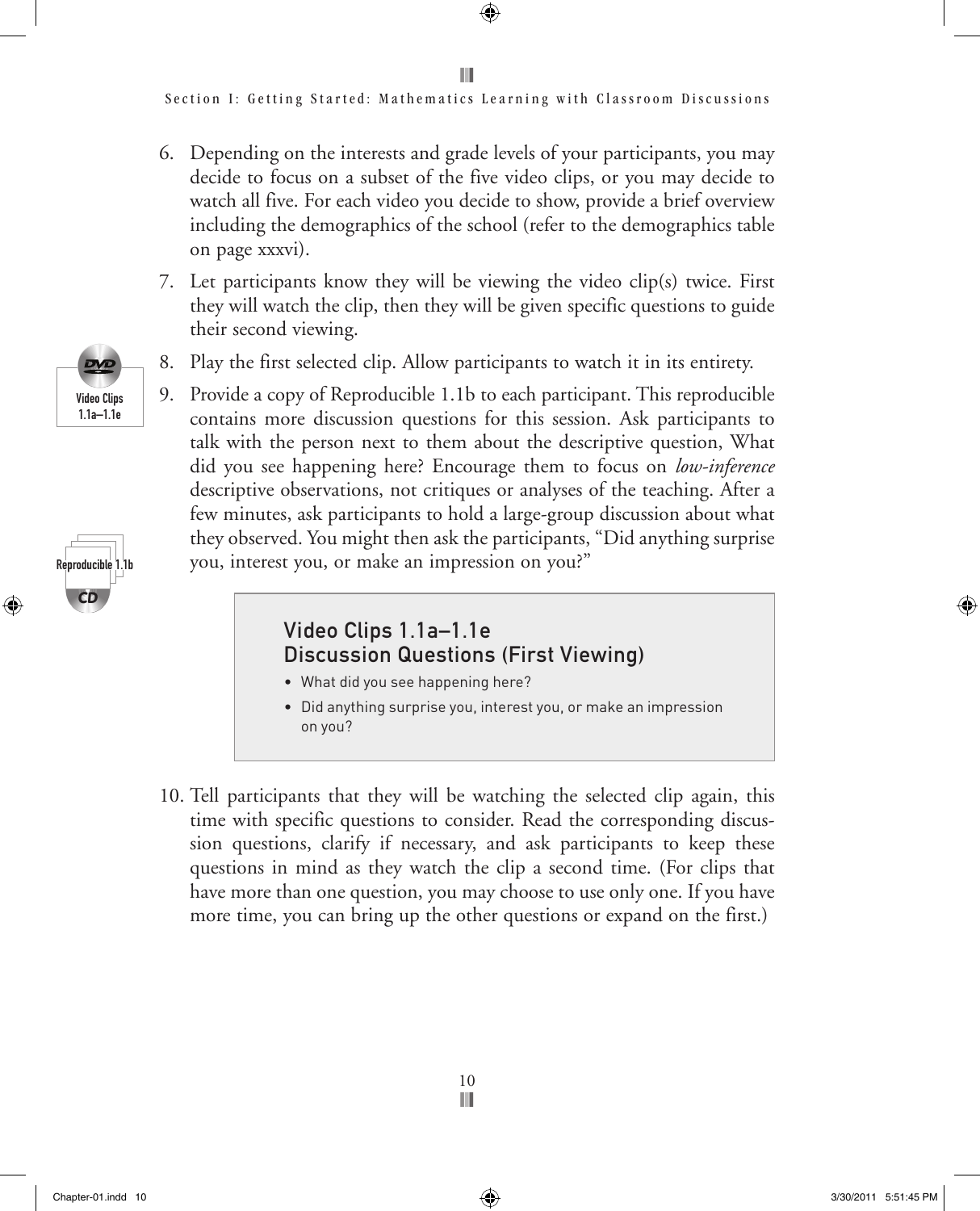| Video Clips 1.1a-1.1e<br><b>Discussion Questions (Second Viewing)</b>                                                                                                                                                                                                           |
|---------------------------------------------------------------------------------------------------------------------------------------------------------------------------------------------------------------------------------------------------------------------------------|
| 1.1a: How many students are wearing shoelaces? (Kindergarten)<br>How do the interactions you see provide opportunities for formative<br>assessment? For language development? What do you notice<br>about the questions the teacher is using?                                   |
| 1.1b: How did she solve it? (Grade 1)<br>What might the teacher, Ms. Moylan, learn from the repetitions<br>she is asking for? What's the difference between what Imogene<br>said she did and Maxwell's version of what she did? What's the<br>value of clarifying in this case? |
| 1.1c: How could it be nine? (Grade 3)<br>How is this teacher, Mrs. Schineller, using talk to clarify symbolic<br>and graphic representations? What techniques can you see<br>Mrs. Schineller using to work on mathematical language?                                            |
| 1.1d: Is forty a factor of forty? (Grade 4)<br>When Kirsten repeats what Tsion says, she adds an interesting<br>point. What is that point?                                                                                                                                      |
| 1.1e: Is three-fifths less than three-fourths? (Grade 6)<br>What is the idea that everyone is trying to repeat? What can you<br>tell about student understandings from watching the students try<br>to repeat it?                                                               |

- 11. View the selected clip for the second time.
- 12. After you finish viewing the clip, ask participants to talk with the person next to them about the corresponding discussion questions. After three minutes or so, hold a large-group discussion about what they observed.
- 13. Repeat steps 6 through 12 for each video clip you have selected to view.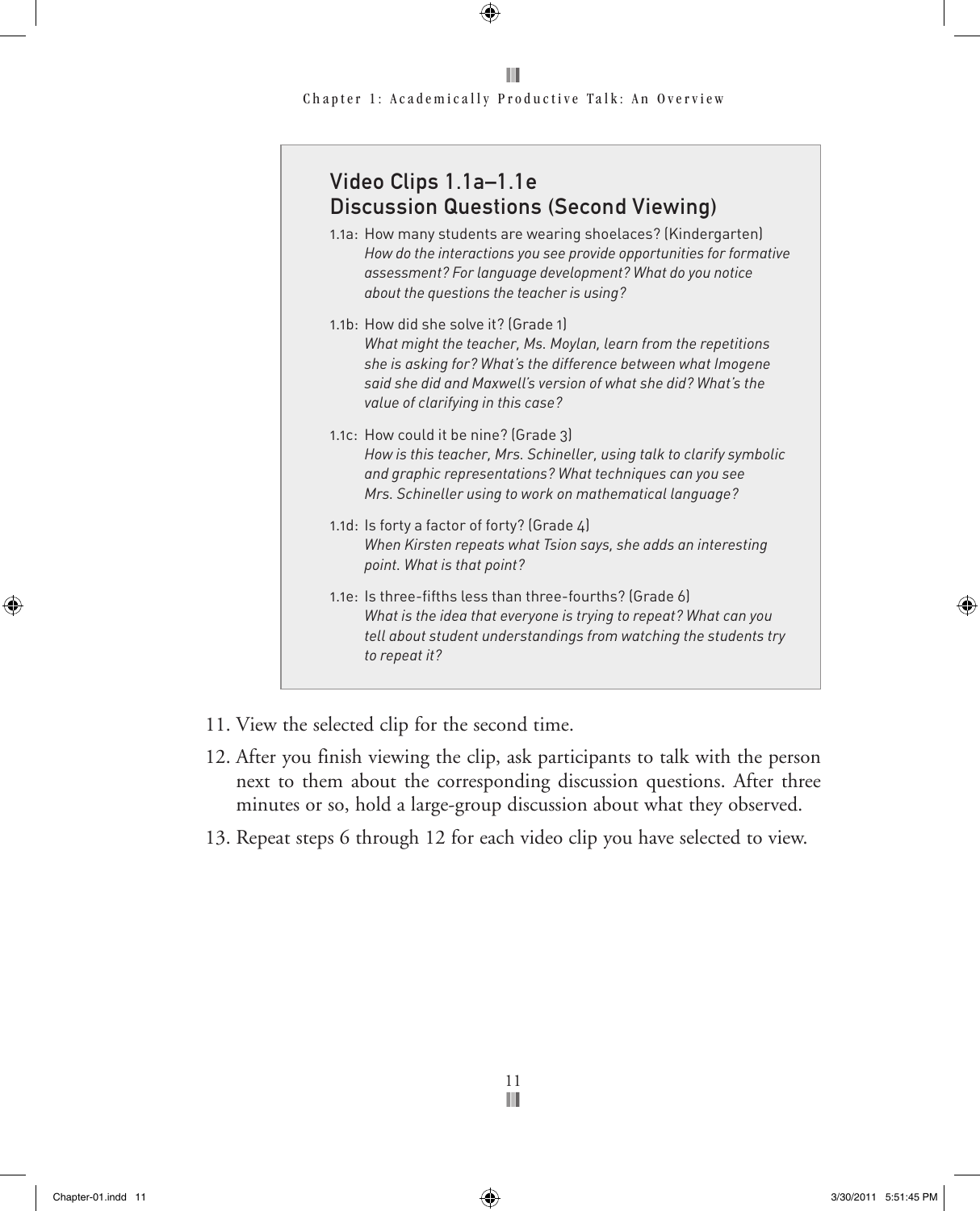## Part 3: Introducing four steps toward productive talk

14. In Part 2 participants viewed short video examples of academically productive talk in mathematics classrooms. Explain to participants that the rest of

Encourage participants to think about the goal they are trying to reach—productive and sustained discussion of mathematical ideas.

the professional development sessions in this resource are designed to support their efforts in bringing productive discourse to their classrooms. Encourage participants to think about the goal they are trying to reach—productive and sustained discussion of mathematical ideas. Share that the authors of *Classroom Discussions* have organized the talk moves within a four-step framework that aims to clarify how, when, and why we use the talk moves. This third part of Session 1.1 introduces participants to that framework; participants will work together to understand the four steps necessary to reach their goal.

- 15. Ask participants to talk in pairs about successful academic discussions they have seen in their own classes or elsewhere. What were the characteristics of those discussions? Most importantly, what did the students *do*?
- 16. After a few minutes, facilitate a large-group discussion in which participants share their thoughts. Record their answers. It is likely that someone will mention *listening to others.* It is likely that someone will mention that students in the successful discussion *responded to one another's ideas.* Someone may mention that the discussion was focused on important content or on *student reasoning.*
- 17. After you have discussed these desired characteristics of student discussion, ask participants to spend a few minutes discussing the *obstacles* to orchestrating such a discussion. Facilitate a large-group discussion in which participants share their thoughts. Record their answers. See the "Talk About It" section for support in discussing participants' thoughts.

## TALK About It

## Discussing the Obstacles to Orchestrating Classroom Discussions

It is likely that participants will mention shortage of time and not knowing what to talk about. These DVDs and guide, along with the book, *Classroom Discussions: Using Math Talk to Help Students Learn, Grades K–6, Second Edition* (Chapin, O'Connor, and Anderson 2009)*,*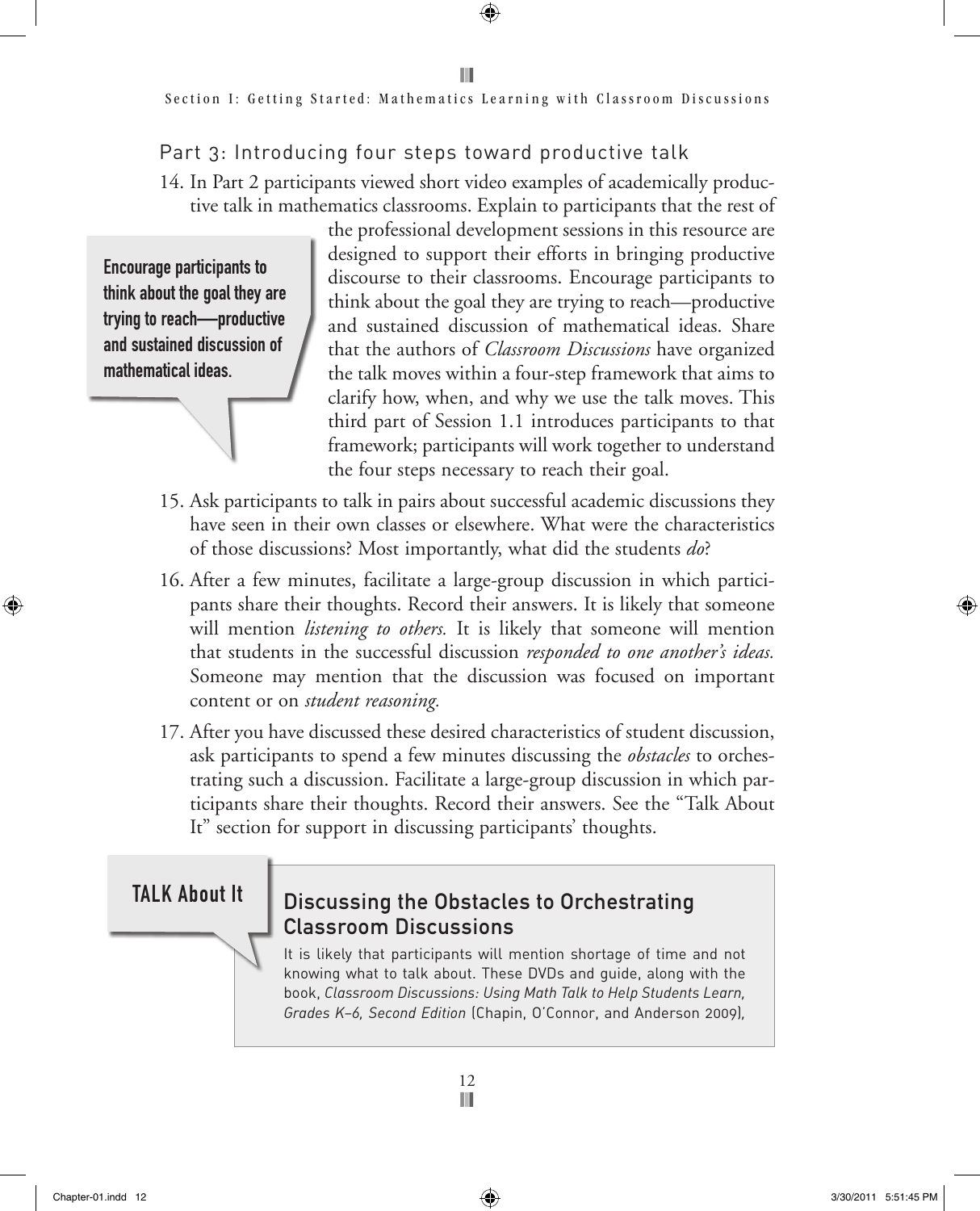will help with those two issues. At this point you might reassure participants that by the end of the professional development sessions in this guide, they will have acquired the skills to manage the time and make sure the content is productive.

Other worries may focus more on interaction. They might include a fear that students will be too shy to talk, or that their language backgrounds will not allow them to contribute or even to keep up with the discussion. Teachers with good insight into social interaction may observe that in a discussion, student utterances are often very difficult to understand. It's tough to know what to do with an utterance that is unintelligible—the student and the teacher may both feel embarrassed. Finally, at least one participant will likely mention that one worry is having one student or a small group monopolize the discussion, while other students lose interest or feel disenfranchised.

18. At this point introduce the Four Steps Towards Productive Classroom Discussions to participants, along with a brief description of why each step is important. Provide each participant with a copy of Reproducible 1.1c. Your presentation should include the points on this reproducible. The reproducible also includes discussion questions you may use. Ask participants to work in small groups to talk about the questions. Facilitate a large-group discussion.



# Four Steps Toward Productive Classroom Discussions

Step 1: Helping Individual Students Clarify and Share Their Own Thoughts Step 2: Helping Students Orient to the Thinking of Other Students Step 3: Helping Students Deepen Their Reasoning Step 4: Helping Students to Engage with the Reasoning of Others

19. Let participants know that Sessions 1.2 through 1.5 in this chapter will help them successfully work through these four steps. In each session, participants will focus on one of the four steps and learn about talk moves that will help them accomplish the step.

#### Part 4: Summarizing

20. Summarize the learning from the session. Hold a ten-minute wrap-up discussion in which participants summarize what they observed and what